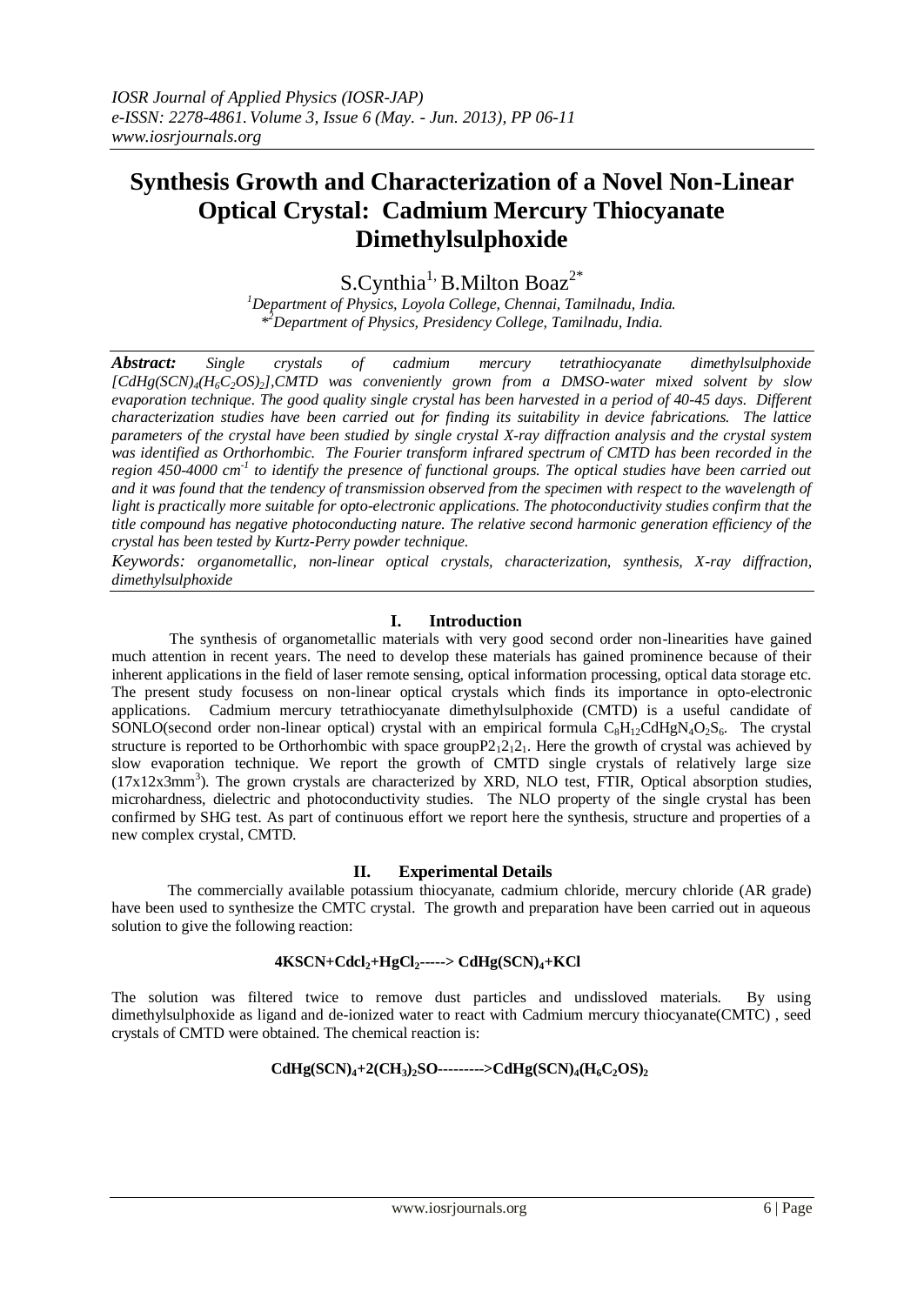

Fig1. Photograph of as grown CMTD single crystal

The single crystal X-ray diffraction analysis of crystals were carried out using Enraf Nonius CAD4 single crystal X-ray diffractometer. The structure was solved by direct method and refined by full matrix least square technique using SHELXL program. The lattice parameters and cell volume were determined. FTIR spectrum of the grown crystal was recorded in the range 4000-400cm<sup>-1</sup> using the instrument Bruker IFS-66V FTIR spectrometer. The optical absorption spectrum was recorded in the wavelength range 200-2000 nm using VARIAN CARY 5E spectrophotometer. The measurements of photocurrent and dark current were carried out using a picoammeter (Keithley 480). A well polished sample was attached to a microscopic slide on which two copper electrodes were fixed at a known distance using silver paint. The sample was connected to a dc power supply and a picoammeter. After shielding the sample from all radiation, the applied voltage was increased from 0 to 400V in steps of 50V and the corresponding dark currents were noted. In the second stage, the photocurrent of the same sample was measured by exposing it to radiation from a 100W halogen lamp containing iodine vapour and tungsten filament. The experiment was repeated for different intensities of light. The dielectric constant of the sample was measured using HIOKI 3532 50 LCR HITESTER in the frequency range 50Hz-5MHz. The second harmonic generation test was made using Kurtz and Perry technique.

## **3.1 Single crystal XRD**

## **III. Results and Discussion**

 The lattice parameters and the crystal system have been determined using the single crystal X-ray diffraction analysis. The observed results indicated that the crystal belongs to orthorhombic crystal system with space group P2<sub>1</sub>2<sub>1</sub>2<sub>1</sub> and the determined unit cell parameters are a= 8.0122 Å, b= 8.6421 Å, c= 28.854 Å,  $\alpha$ = 90°,  $\beta$ = 90°, v= 90°, V= 2078 Å<sup>3</sup> respectively. The XRD data of the sample well coincides with the reported work ( Shiyi Guo et al 2000b).

## **3.2 Second order non-linear optical property test**

The NLO efficiency of the crystal was estimated by using Kurtz and Perry technique and the efficiency of the sample was compared with microcrystalline powder of KDP and urea as the reference material. A Q-switched, mode locked Nd:YAG laser operating at 1.06 um and generating pulses of 8 ns generating 6 mJ/pulse was allowed to pass through the crystal. The SHG was confirmed by emission of green radiation of the sample. The well known NLO crystals are taken as reference materials and the conversion efficiency of CMTD was compared. The results indicate that the efficiency of frequency doubling in CMTD crystal (75%) is better than urea(5%) and KDP(3%) crystals.

## **3.3 FTIR Analysis**

The functional groups presented in the title compound have been identified by Bruker IFS 66V model FTIR spectrometer using KBr pellet technique in the region 450-4000 cm<sup>-1</sup>. The infrared absorption spectrum of CMTD crystal is shown in fig 2. In the high energy region, there is a broad band between 3500 and 2200 cm<sup>-1</sup>. The CN stretching vibration occurs above  $2105 \text{ cm}^{-1}$ . On the other hand the CS stretching vibration lies between 870-790 cm<sup>-1</sup> or 730-680 cm<sup>-1</sup>. The SCN bending vibration shows the N bonding near 470 cm<sup>-1</sup> (Wang et al 2001;Nakamoto 1977). The CN stretching vibration implies that the strong band is at 2195 cm<sup>-1</sup>. The CS stretching vibration shows that the weak and sharp bands are at  $710 \text{ cm}^{-1}$  and  $676.6 \text{ cm}^{-1}$ . The absorption peaks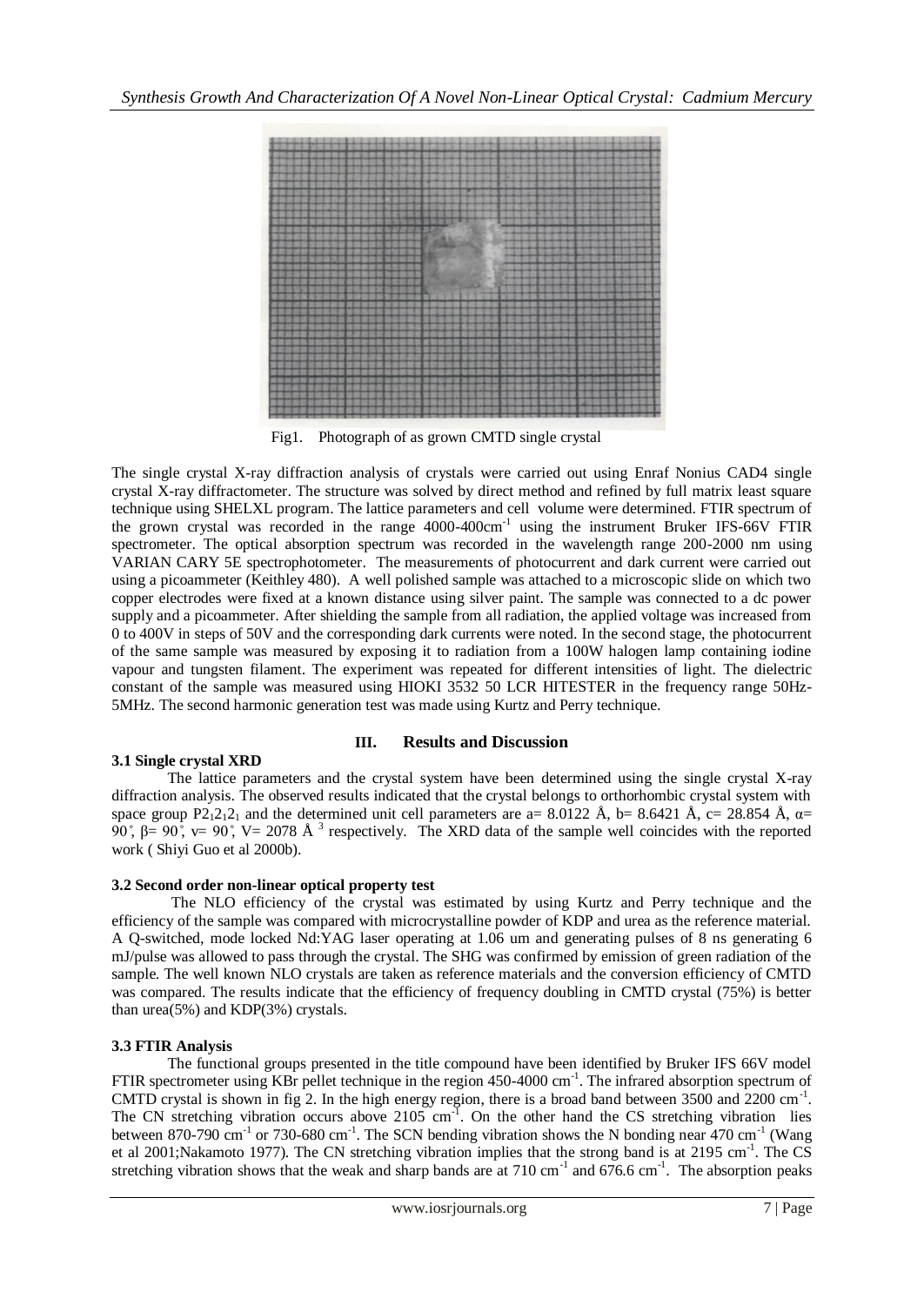assigned to S-O stretching modes appear at lower frequency comparing with those of DMSO due to coordination of O atoms with the Cd atoms, which cause weaker bonds between O and S in the coordinated DMSO molecule. The stretching and bending modes of CH3 are found shifted from the frequencies of free DMSO. Therefore it is concluded that the molecular structure of DMSO in title compound is different from that of the free DMSO due to the fact that the DMSO molecule combines with Cd as a monodentate ligand through the O atom. Hence it may be stated that the introduction of DMSO ligand which contains the S=O double bond improves the electron transferring ability and induces greater macroscopic non-linearity. The assignments of IR absorption of CMTD is presented table1 .



|            | Wavenumber cm -1 3487 1618 3000 2105 1618, 1413, 1314 1003 957 710         |
|------------|----------------------------------------------------------------------------|
| Assignment | vOH) $\delta$ (OH) v(CH3) v(CN) $\delta$ (CH3) v(SO) 2 $\delta$ (SCN)v(CS) |
|            | Table1. FTIR spectral data of CMTD                                         |

#### **3.4 Optical absorption spectrum**

 Since single crystal is mainly used in opto-electronic applications, the optical transmission range and the transparency cut-off wavelength are essential. Optical behavior of CMTD was measured by Varian Cary 500 Spectrophotometer in the wavelength range200-2000 nm. The recorded spectrum is shown in fig.3. From this measurement, it is observed that the crystal is transparent in the wavelength range 200-1500 nm and the maximum absorbance is about 230 nm. In the entire visible region the absorbance is very low, even less than 2 units.

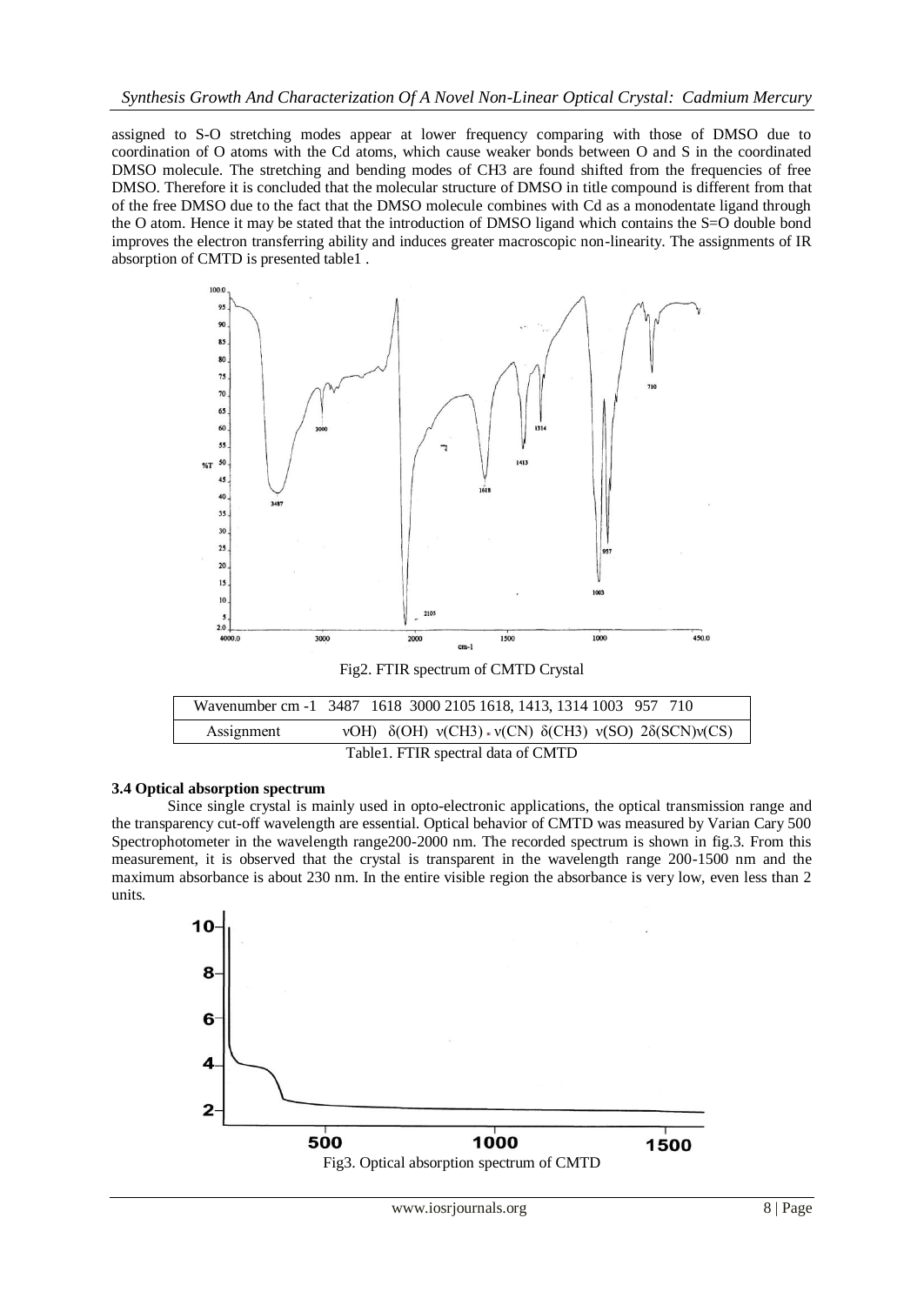## **3.5 Microhardness studies**

 Microhardness studies were carried out on CMTD crystals for the applied load of 10 to 100g. The Vicker's hardness number (Hv) of CMTD is calculated using the relation

## $Hv = 1.8544$  p/d2 kg mm-2

Where p is the indentor load in Kg and d is the diagonal length of the impression in mm. The values of Hv for various loads are plotted and shown in fig4. The graph indicates that the microhardness number decreases with increase in applied load. The decrease in microhardness number with the increasing load satisfies normal indentation size effect(ISE). By plotting applied load vs Vicker's hardness, the value of work hardening coefficient of CMTD was found to be 1.25 which indicates that the material belongs to the category of hard materials.



Fig4. Vickers hardness profile of CMTD as a function of applied load

#### **3.6 Dielectric studies:**

 In the present work dielectric measurements are carried out using HIOKI 3532-50 LCR Hitester in the frequency range from 50 Hz to 5MHz. The experiment is performed with defect free samples which are cut and later polished using fine grade alumina powder to obtain good surface finish. Good quality crystal was selected for dielectric studies. The dielectric constant was calculated using the relation

 $\varepsilon' = \frac{Cd}{A\varepsilon_0}$ 

where C is the capacitance, d is the thickness and A is the area of the sample. The plot of dielectric constant versus log of frequency is shown in Figure5.It is observed that the dielectric constant decreases with increase in frequency. Further at high frequency, the dipolar orientation effect is dominant whereas at low frequencies below 10KHz ionic and electronic polarization are effective. The large values of dielectric constant at low frequency enumerate that there is a contribution from all four known sources of polarization, namely electronic, ionic, dipolar and space- charge polarizations. Space charge polarization is generally active at lower frequencies and high temperatures. Further the space charge polarization is dependent on the purity and perfection of the material. The characteristics of low dielectric constant at high frequency suggest that the sample possesses enhanced optical quality with fewer defects.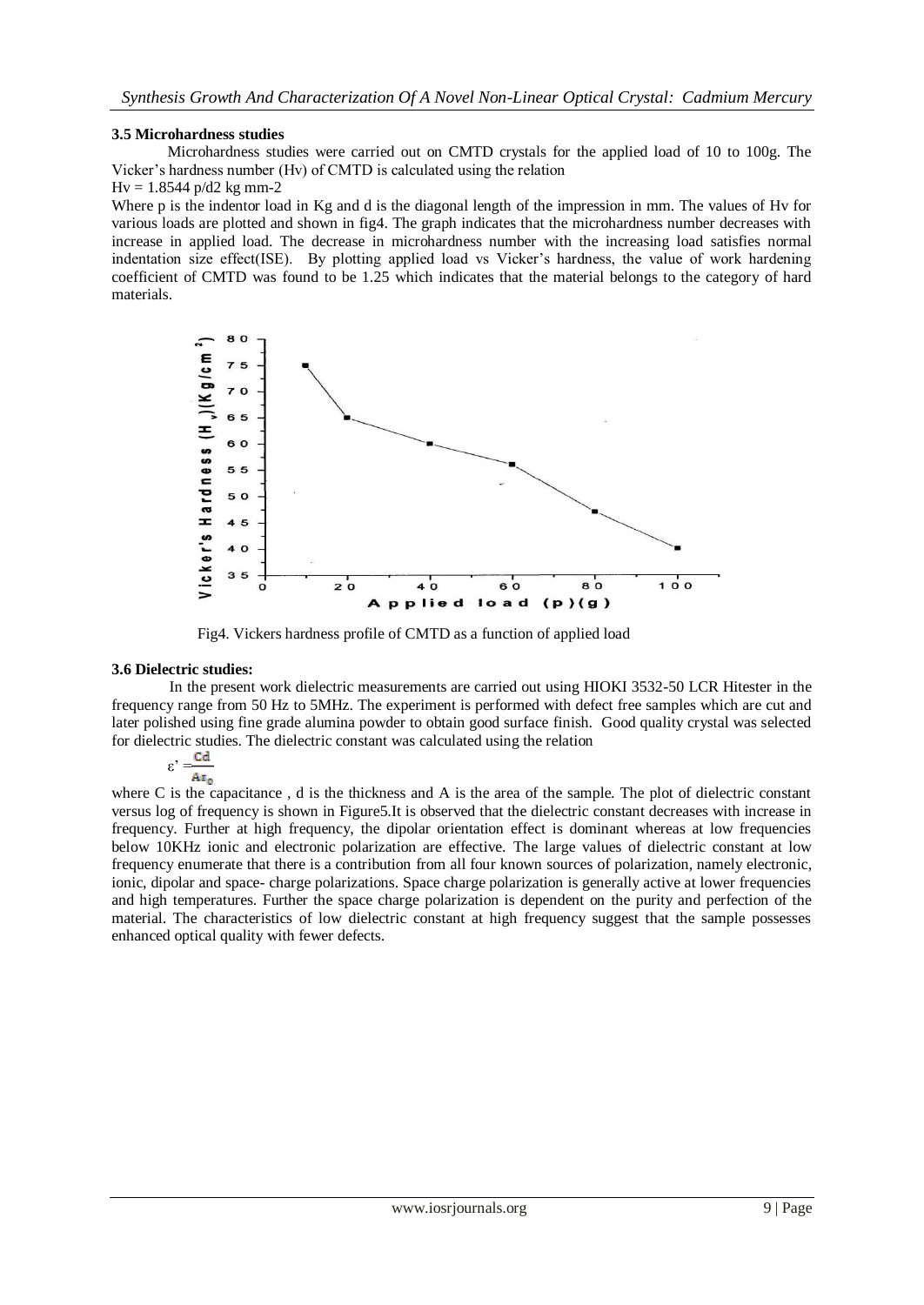

Fig5. dielectric constant vs log of frequency

## **3.7 Photoconductivity studies**

Fig 6. Shows the variation of both dark current and photocurrent with applied field at different levels of illumination respectively. It is seen from the plots that both dark current and photocurrent of the sample increase linearly with the applied field and the photocurrent is seen to be less than the dark current for the same applied field. However, in all the cases, the strength of the photocurrent is found to be less than the dark current. The negative photoconductivity exhibited by the sample may be due to the reduction in the number of charge carriers in the presence of radiation (Bube 1981, Pandi and Jayaraman 2001). According to the Stockmann model, negative photoconductivity is based on two-level scheme. One level is located between the Fermi level and the conduction band, while the other is situated close to the valence band. Due to strong capture cross sections, recombination of electrons and holes takes place.. It may be attributed to the more positive charge of the metal ions.



**Fig6. Field dependent photoconductivity of CMTD single crystal**